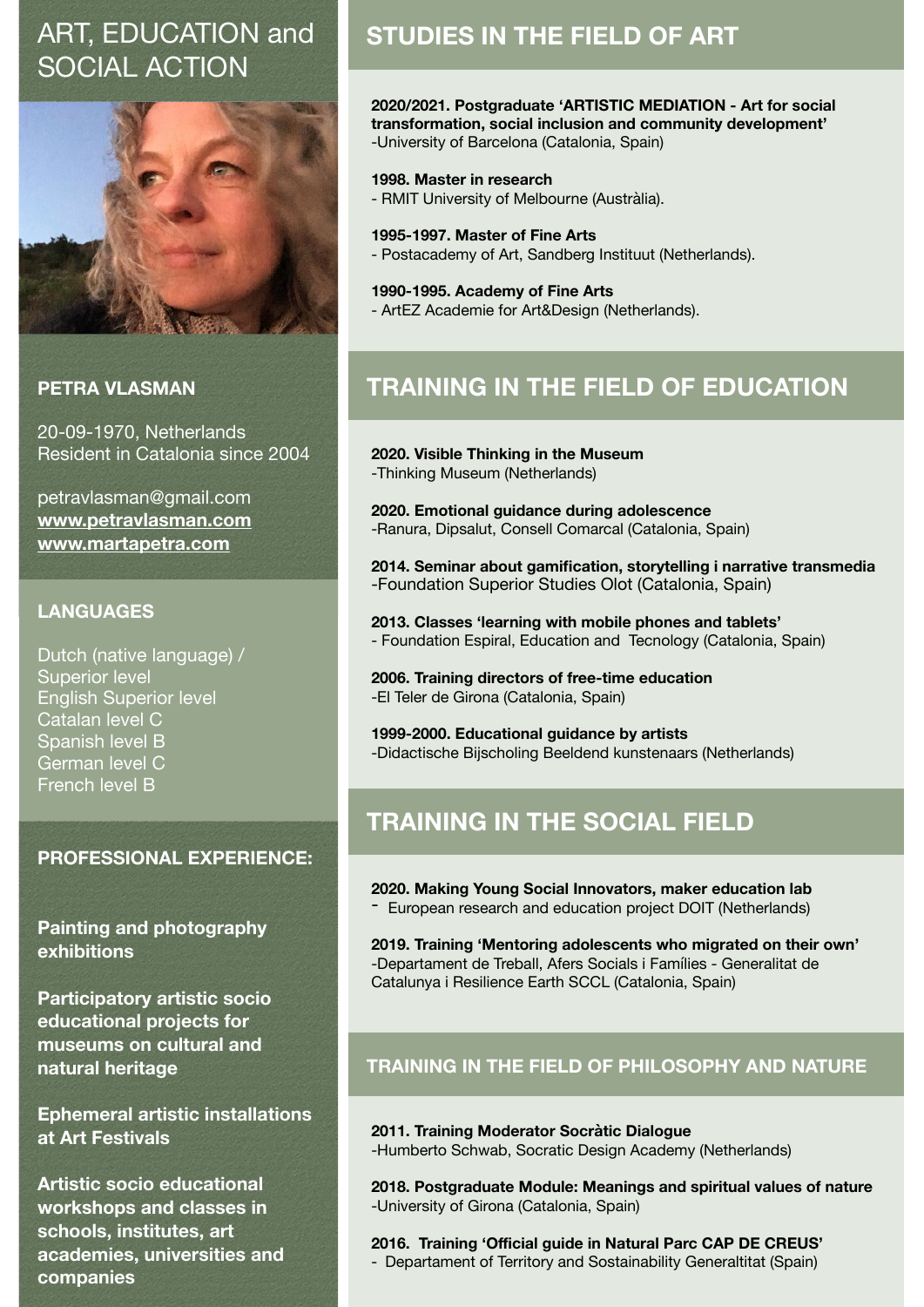**Introduction to therapeutic photography**  -Institut 8 / Fotografia terapèutica

**Workshop 'Photographic Action'**  -Enmedio / Activisme creatiu

**Artistic practices and fictional techniques to subvert the (catastrophic) reality**  -Enmedio / Activisme creatiu

**Art & Words (How to use art to inspire creative and reflective writing)**  -Thinking Museum

**Training in artistic practices, participation and social change**  -VII Edició - Xarxa Artibarri i FAACCC

**Non Violent Comunication**  -Connect2life: basic, intermediate and advanced course

**Design and management of comunity art projects**  -Artibarri-Comunitats creatives per la transformació social

**Storytelling with groups in vulnerable positions, aimed at rediscovering their own story** 

-Storytelling Centre / Share to Connect Academy

**PROFESSIONAL EXPERIENCE: EDUCATIONAL PROJECTS IN MUSEUMS ON CULTURAL AND NATURAL HERITAGE** 

**2008-2021:** Design and realization of guided visits and artistic workshops for all ages for the Educational Service of the Gala-Salvador Dalí Foundation in Figueres, Púbol and Port Lligat, Catalonia, Spain.

**2015-2021:** Design and realization of guided visits and artistic workshops for all ages for the Toy Museum of Catalonia in Figueres, Catalonia, Spain.

**2018-2019.** Idea-development of an exhibition and activities for The Museus of the Garrotxa, Catalonia, Spain, about «Functional diversity».

**2017-2018.** Design and realization of guided visits and artistic workshops for all ages at Can Trona, Cultural and Natural Centre in the Vall d'en Bas, Catalonia, Spain.

**2017.** Training of the educational team of the Museum d'Art de Girona about an activity about 'la Biga de Cruïlles', Girona, Spain.

**2017.** Design and realization of guided visits for all ages, artistic workshops, the educational space and training of the art educators for the exhibition «Beliefs and religions», at the Museu dels Sants in Olot, Catalonia, Spain.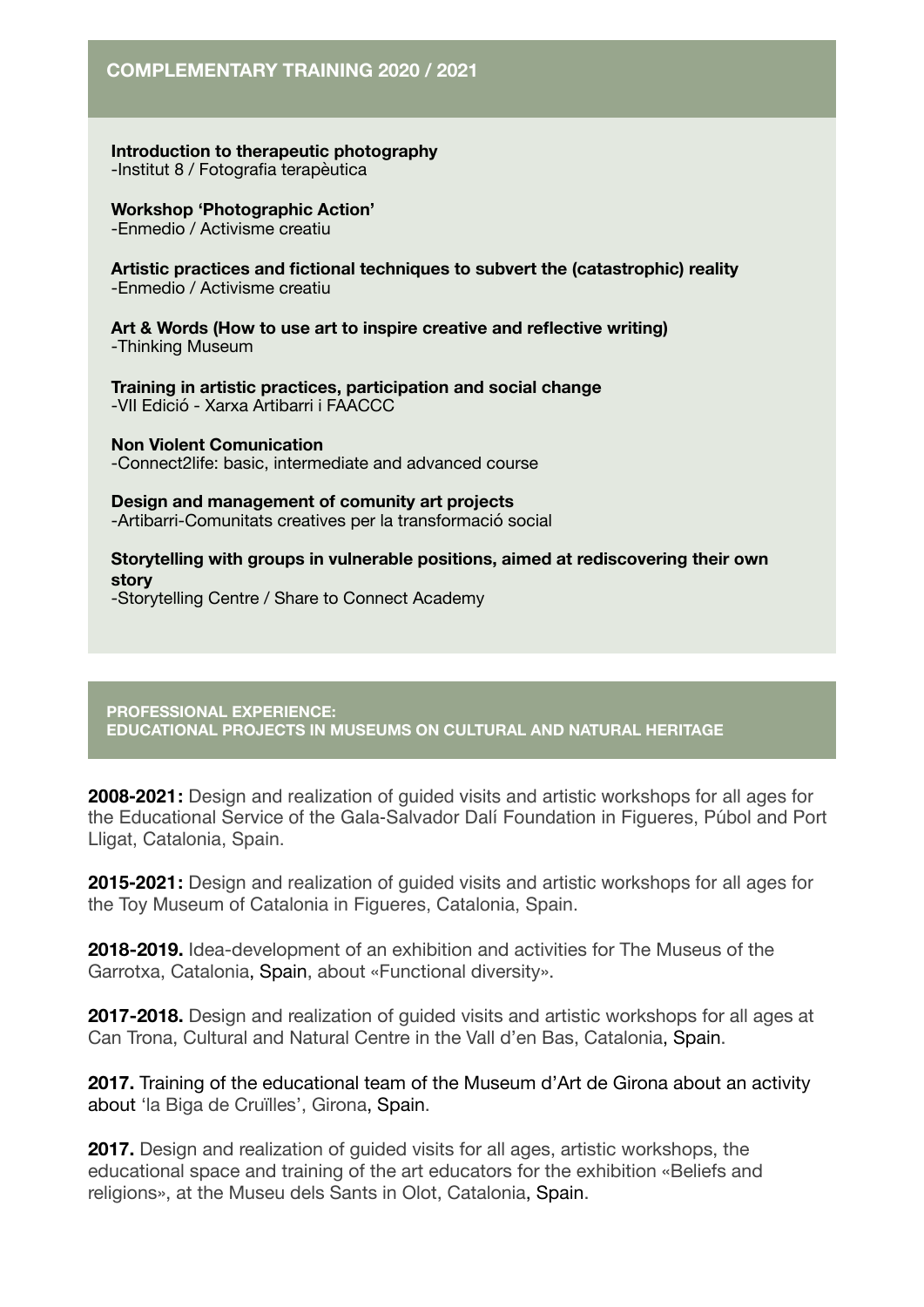**2016-2017.** Design and realization of guided visits for all ages, artistic workshops, the educational space and training of the guides at Mas la Coromina - Farm ATO milk, in Joanetes, la Vall d'en Bas, Catalonia, Spain.

**2016.** Design and realization of guided visits for all ages, artistic workshops, the educational space and training of the art educators for the exhibition «Impossible Identities. Gender, desire and iconography», at the Museu dels Sants in Olot, Catalonia, Spain.

**2016.** Training of the educational department art educators of the Gala-Salvador Dalí Foudation, in Figueres, Catalonia, Spain.

**2016.** Design and realization of a Stop-motion workshop for families, at the Ecomuseu-Farinera, in Castelló d'Empúries, Catalonia, Spain.

**2016.** Design and realization of a photography action 'Art without a frame', at the International day of Art, at the Museu d'Art de Girona, Catalonia, Spain.

**2014-2016:** Design and realization of a guided visit and artistic workshop for Secondary School. A prize winner about the 12th Century work of art 'La Biga de Cruïlles'. (International day of Art: Educational Service of the Museu d'ART in Girona), Spain.

**1999-2004**: Realization of guided visits and artistic workshops for different museums in Amsterdam, The Netherlands. (FOAM/ Photography Museum,Contemporary Art Centre De Appel, Montevideo Institute for Media-art, World Press Photo exhibitions)

**PROFESSIONAL EXPERIENCE: FIELD OF EDUCATION: Schools, Institutes, Art Academies, Universities and Companies** 

**2020, 2021:** Artistic socio educational projects with people of all ages about the colective memory through objects. MUME, Exile Museum, La Jonquera and TOY Museum, Figueres, Catalonia, Spain.

**2021:** An artistic socio educational project with young people with a high risk of social exclusion, photography to combat unwanted loneliness. Social Intervention Centre Ksameu, Figueres, Catalonia, Spain.

**2020:** Mentoring of Hanan El Aqqad (17 years old), refugee from Morroco, through art education (visiting museums and practice vocabulary looking at art), Catalonia, Spain.

**2020.** Visible Thinking and Art. Classes of Visible Thinking with minors that migrated on their own. Figueres, Catalonia, Spain.

**2007-2020**: Art teaching (photography, vídeo, collage, drawing, painting and art appreciation) at schools in Catalonia (J. Pallach de Figueres, M. Àngels Anglada de Figueres, Imaginakids de Figueres, Vilajuïga, Peralada, Sant Climent Sescebes, Capmany, Espolla, Cabanes, Garriguella, Darnius, Lladó, Vilabertran, El Far d'Emporda, La Jonquera i Vilamalla), Catalonia, Spain.

**2011**: Conference at the University of Girona, Master of Arts and Education: 'A constructivist approach', Catalonia, Spain.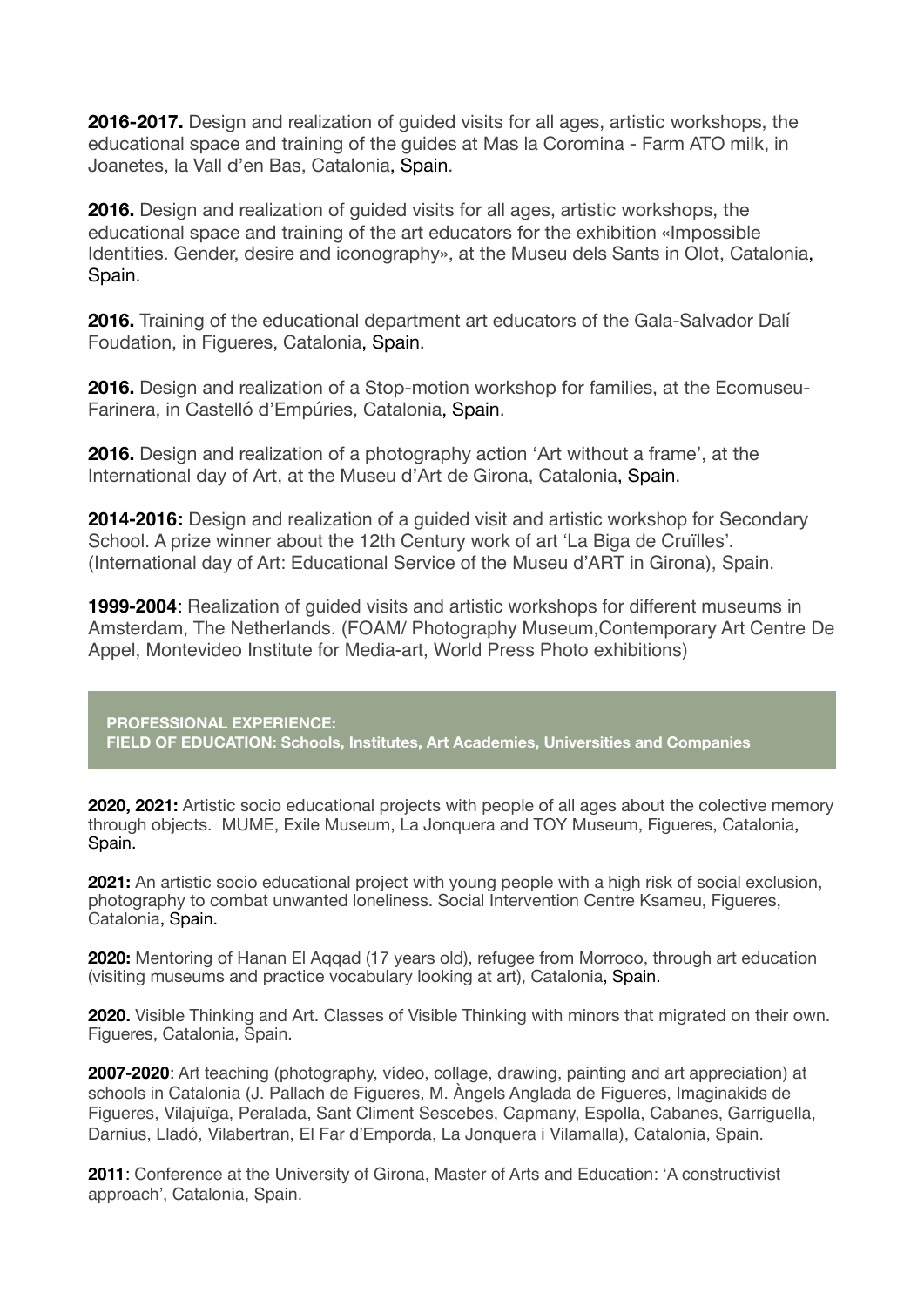**2011**: Workshops with schools and companies as part of a socratic training with the philosopher Humberto Schwab-Socratic Design Academy, Catalonia, Spain.

**2010**: Photography workshops with women and young people in the Marca de l'Ham district, in the outskirts of Figueres, Catalonia, Spain.

**2010**: Workshops with families after winning a subvention of 'The photography friends' in Toroella de Montgrí, Catalonia, Spain.

**2009**: Training for teachers of the Mare de Deu School in Vilafant, Catalonia, Spain.

**2007-2008**: Director of the Summerschool in Lladó and in Sant Climent Sescebes, Catalonia, Spain.

**1999-2004**: Photography classes for children and young people on Primary and Secondary schools in The Netherlands.

**1996:** Member of the admittance committee and organisation assistent at the Sandberg Institute (Postacademy of Art), Amsterdam, The Netherlands

**1996**: Teacher for a day at the Rietveld Academy of Art, Amsterdam, The Netherlands.

**1996**: Teacher for a day at the Painting Department at the Art Academy, Melbourne, Austràlia. (Austràlia). Guiatge d'estudiants de 1r i 2n any, i avaluació dels seus treballs.

#### **PROFESSIONAL EXPERIENCE: EPHEMERAL ARTISTIC INSTALLATIONS AT ART FESTIVALS**

2020, 2021. Design and realization of the Photocall 'Traces de Llum', during the poetry festival in Sarrià-Barcelona, Catalonia, Spain.

**2020.** Design and realization of the Photocall 'You are on fire', during the night of the Museums in Hospitalet, Catalonia, Spain.

**2019.** Design and realization of the Photocall 'You are on fire', at the Light&Fire Festival Lluèrnia in Olot, Catalonia, Spain.

**2019 i 2020.** Design and realization of the Photocall Photocall 'Oli en un llum!', at the Olive and Olivetree Fair in Espolla, Catalonia, Spain.

**2019.** Design and realization of the participative instalation of projections 'The l'instal·lació participativa de projeccions 'The factory as a space of struggles and memories', at the Mostra d'Art Urbà (MAU) in Granollers, Catalonia, Spain.

**2018, 2019 i 2020.** Design and realization of the Photocall 'PHOTOGAME', at the Toy Museum in Figueres, Catalonia, Spain.

**2018.** Disseny i realització del Photocall 'El teu raig de llum!', al Festival Lluèrnia d'Olot, Catalonia, Spain. .

**2018.** Design and realization of the Photocall 'HISTORY, CULTURE AND NATURE!', aT Can Trona, Nature and Culture Centre in the Vall d'en Bas, Catalonia, Spain.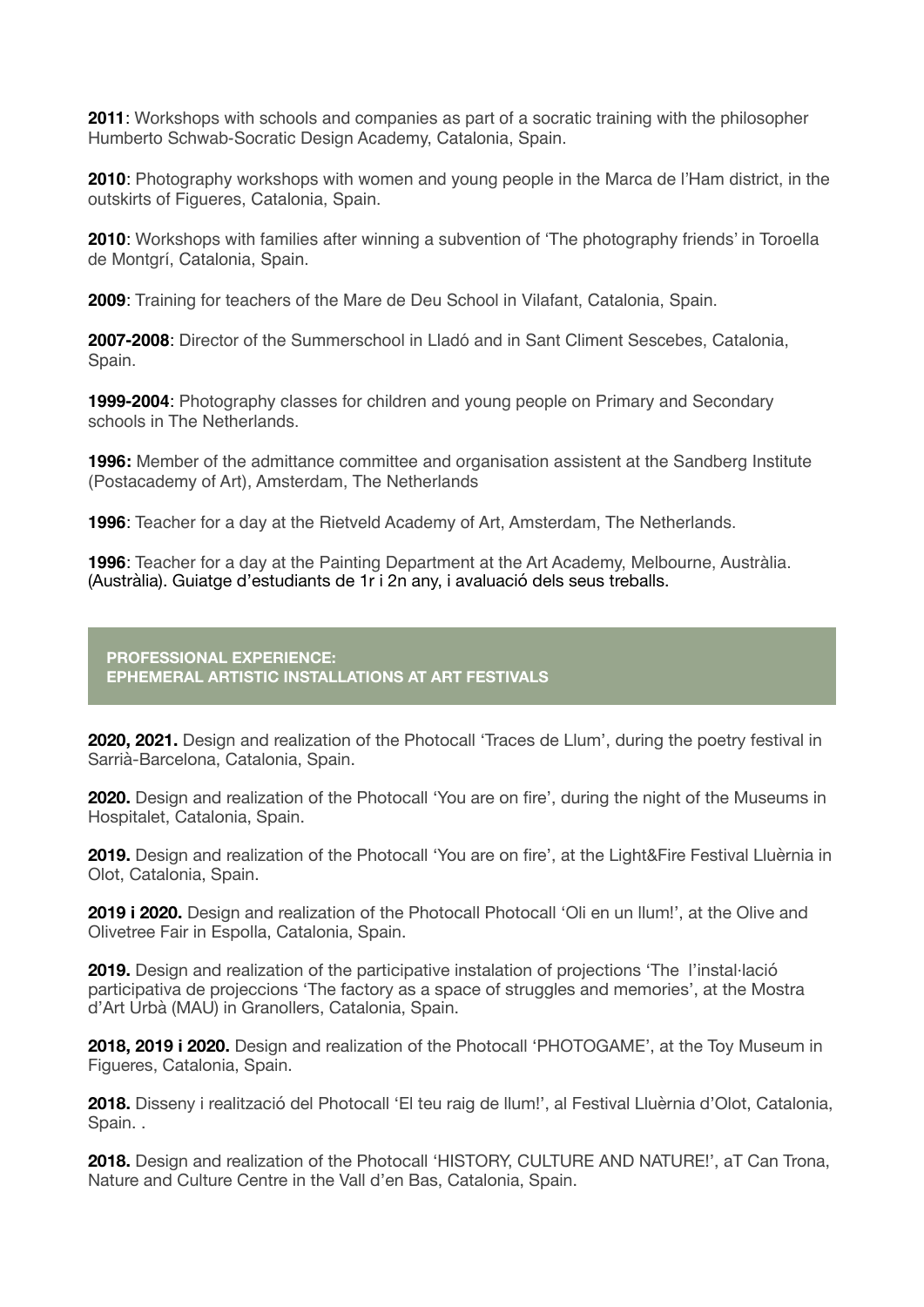**2017.** Design and realization of the Photocall «The Factory», at the Mostra d'Art Urbà (MAU) in Granollers, Catalonia, Spain.

**2017.** Design and realization of the Photocall «Dancing on the moon», at the Dance Festival Agitart Figueres and at the Festival Sismògraf in Olot, Catalonia, Spain. .

**2017.** Design and realization of the Photocall I «Merge with the light!», at the Light Festival Llum Barcelona and at the Night of the Museums at Hospitalet and Sitges, Catalonia, Spain.

**2015.** NON STOP Workshop (collage and photography); Contemporary Portraits, at the Festival Ingràvid in Figueres, Catalonia, Spain.

**2014.** Design and realitzation of the participative instalation using 'light painting' «Llamp de rellamp / Lightning bolt!», at the Light&Fire Festival Lluèrnia in Olot, Catalonia, Spain.

**2013.** Design and realitzation of the participative instalation «Draw and create with light!», at the Light&Fire Festival Lluèrnia in Olot, Catalonia, Spain.

**PROFESSIONAL EXPERIENCE: PAINTING AND PHOTOGRAPHY EXHIBITIONS** 

#### **2021. JUGUEM? (LET'S PLAY!)**

A participatory project and exhibition at the TOY Museum in Figueres, with photographs of still lives, about the collective memory trough toys.

#### **2021. HOMENATGES (TRIBUTES)**

Two exhibitions at the MUME Exile Museum in La Jonquera, with a participatory project and photographs of still lives, about historical memory trough objectes.

#### **2020. DONES TRANSITANT (WOMEN TRANSITING)**

Foto 'VALUABLE VOID at the group exhibition 'DONES TRANSITANT' at Centre Civic Barceloneta, Catalonia, Spain.

#### **2019-2021. REMOR (SOUNDS)**

Photographs and text about abandoned washing places in the Alt Emporda, to question the viewer about the role of women for centuries in a specific space, with Gràcia del Ruste (Festival SISMÒGRAF, Can Trincheria, Olot. Centre Cívic Convent Sant Agustí, Barcelona. Museu de la Farinera, Castelló d'Empúries. Festival Figueres es Mou, la Cate Figueres), Catalonia, Spain.

#### **2019 EL TRAÇ DEL MEU SO (The trace of my sound)**

Landart instalation around a 300 year oak tree in the woods of Quart, with Juliette Murphy for the festival ART I GAVARRES 2019, Catalonia, Spain.

#### **2019 RESSORGIR - El poder de la Medusa (RESSURECT - The power of the Medusa)**

Performance and exhibition with the artists-collective VIBRA. Presentation of publication of our third art-magazine RESSORGIR. (Gallery la Maldita Estampa, Barcelona), Catalonia, Spain.

#### **2018 EL PAISATGE DOCUMENTAL (Documental Landscape)**

Exhibition of photographs by Petra Vlasman, video by Xavier Morena of the Performance Festival La Muga Caula 2017. (Museu Emporda, Figueres), Catalonia, Spain.

#### **2018 NMOR4 - (REM4)**

Exhibition and performance with the artists collective VIBRA. Presentation of publication of our second art-magazine NMOR4. (Gallery Lola Ventós in Figueres), Catalonia, Spain.